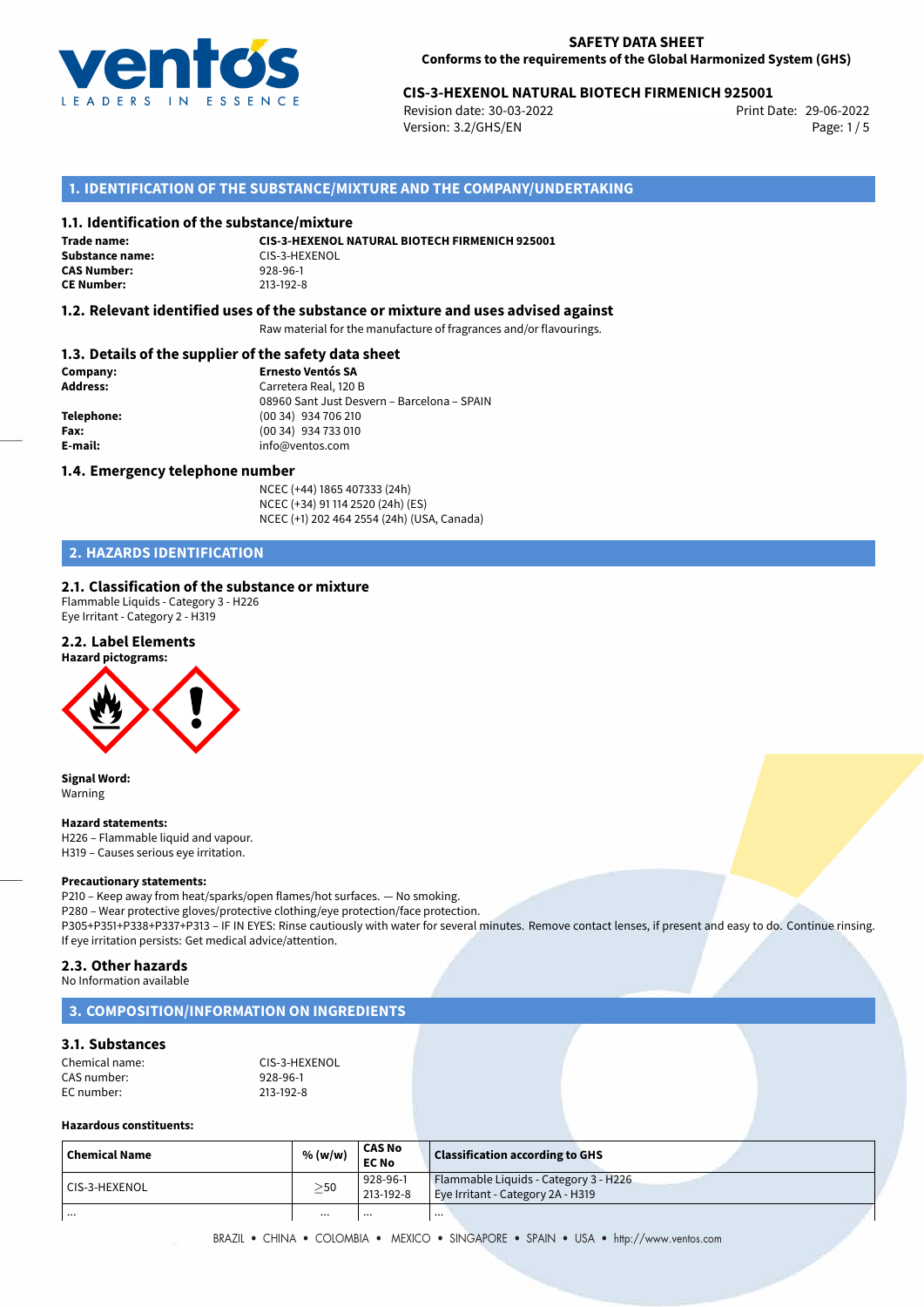

# 29-06-2022 **CIS-3-HEXENOL NATURAL BIOTECH FIRMENICH 925001**

Revision date: 30-03-2022 Version: 3.2/GHS/EN Page: 2 / 5

| .            | $\cdots$    | $\cdots$              | $\cdots$                                                                                                                                                                                                                                        |
|--------------|-------------|-----------------------|-------------------------------------------------------------------------------------------------------------------------------------------------------------------------------------------------------------------------------------------------|
| l EUCALYPTOL | $>0.1$ ; <1 | 470-82-6<br>207-431-5 | Flammable Liquids - Category 3 - H226<br>Acute Toxicity - Category 5 (oral) - H303<br>Eye Irritant - Category 2B - H320<br>Skin sensitizer - Category 1B - H317<br>Hazardous to the aquatic environment, short-term (acute) - Category 3 - H402 |

[See the full text of the hazard statements in section 16.](#page-4-0)

### **3.2. Mixtures**

Not applicable.

# **4. FIRST-AID MEASURES**

## **4.1. Description of necessary first aid measures**

| Ingestion:    | Rinse mouth with water.                                                                                               |  |  |
|---------------|-----------------------------------------------------------------------------------------------------------------------|--|--|
|               | Obtain medical advice.                                                                                                |  |  |
|               | Keep at rest. Do not induce vomiting.                                                                                 |  |  |
| Eye contact:  | In case of contact with eyes, rinse immediately with plenty of water for at least 15 minutes and seek medical advice. |  |  |
| Inhalation:   | Remove person to fresh air and keep at rest.                                                                          |  |  |
|               | Seek immediate medical advice.                                                                                        |  |  |
| Skin contact: | Take off immediately all contaminated clothing.                                                                       |  |  |
|               | Thoroughly wash affected skin with soap and water.                                                                    |  |  |
|               | Seek medical attention if symptoms persist.                                                                           |  |  |
|               |                                                                                                                       |  |  |

## **4.2. Most important symptoms and effects, both acute and delayed**

No information available.

#### **4.3. Indication of any immediate medical attention and special treatment needed** No information available.

# **5. FIRE-FIGHTING MEASURES**

### **5.1. Extinguishing Media**

Water spray, carbon dioxide, dry chemical powder or appropriate foam. For safety reasons do not use full water jet.

### **5.2. Special hazards arising from the substance or mixture**

Known or Anticipated Hazardous Products of Combustion: Emits toxic fumes under fire conditions.

### **5.3. Advice for firefighters**

High temperatures can lead to high pressures inside closed containers. Avoid inhalation of vapors that are created. Use appropriate respiratory protection. Do not allow spillage of fire to be poured into drains or watercourses. Wear self-contained breathing apparatus and protective clothing.

# **6. ACCIDENTAL RELEASE MEASURES**

### **6.1. Personal precautions, protective equipment and emergency procedures**

Evacuate surronding areas. Ensure adequate ventilation. Keep unnecessary and unprotected personnel from entering. Do not breathe vapor/spray. Avoid contact with skin and eyes. Information regarding personal protective measures: see section 8.

### **6.2. Environmental precautions**

To avoid possible contamination of the environment, do not discharge into any drains, surface waters or groundwaters.

### **6.3. Methods and materials for containment and cleaning up**

Cover with an inert, inorganic, non-combustible absorbent material (e.g. dry-lime, sand, soda ash). Place in covered containers using non-sparking tools and transport outdoors. Avoid open flames or sources of ignition (e.g. pilot lights on gas hot water heater). Ventilate area and wash spill site after material pickup is complete.

### **6.4. Reference to other sections**

Information regarding exposure controls, personal protection and disposal considerations can be found in sections 8 and 13.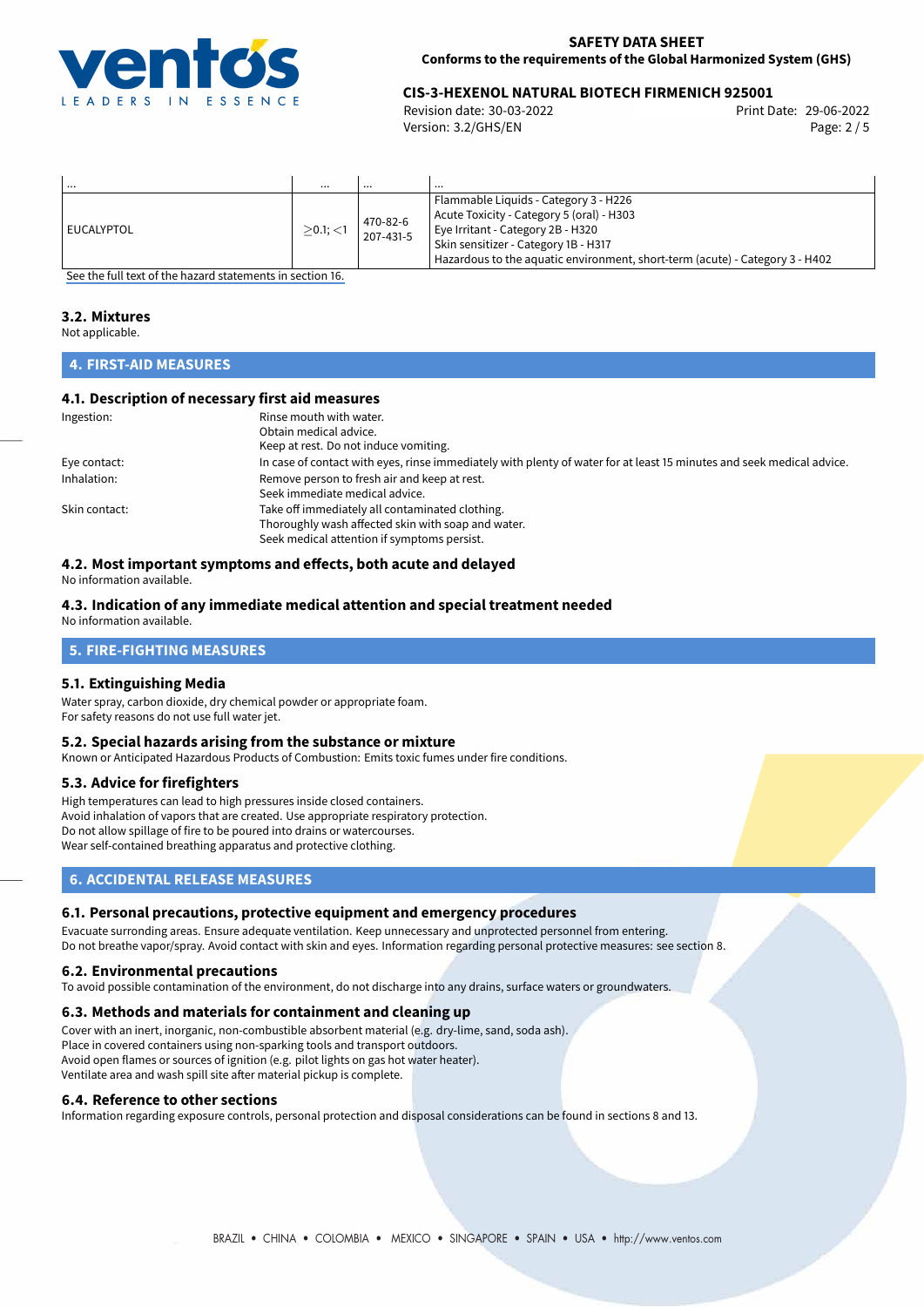

# 29-06-2022 **CIS-3-HEXENOL NATURAL BIOTECH FIRMENICH 925001**

Revision date: 30-03-2022 Version: 3.2/GHS/EN Page: 3 / 5

# **7. HANDLING AND STORAGE**

### **7.1. Precautions for safe handling**

Do not store or handle this material near food or drinking water. Do not smoke. Avoid contact with the eyes, skin and clothing. Wear protective clothing and use glasses. Observe the rules of safety and hygiene at work. Keep in the original container or an alternative made from a compatible material.

# **7.2. Conditions for safe storage, including any incompatibilities**

Store in tightly closed and preferably full containers in a cool, dry and ventilated area, protected from light. Keep away from sources of ignition (e.g. hot surfaces, sparks, flame and static discharges). Keep away from incompatible materials (see section 10).

## **7.3. Specific end use(s)**

No information available.

**8. EXPOSURE CONTROLS AND PERSONAL PROTECTION**

### **8.1. Control parameters**

Components with occupational exposure limits: None known.

### **8.2. Exposure controls**

Measures should be taken to prevent materials from being splashed into the body. Provide adequate ventilation, according to the conditions of use. Use a mechanical exhaust if required.

### **8.3. Individual protection measures, such as personal protective equipment**

| Eye/Face protection:             | Chemical safety goggles are recommended. Wash contaminated goggles before reuse.                                                            |  |  |  |
|----------------------------------|---------------------------------------------------------------------------------------------------------------------------------------------|--|--|--|
| Hand Protection:                 | Chemical-resistant gloves are recommended. Wash contaminated gloves before reuse.                                                           |  |  |  |
| Body protection:                 | Personal protective equipment for the body should be selected based on the task being performed and the risks<br>involved.                  |  |  |  |
| Respiratory Protection:          | In case of insufficient ventilation, use suitable respiratory equipment.                                                                    |  |  |  |
| Environmental exposure controls: | Emissions from ventilation or process equipment should be checked to ensure they comply with environmental<br>protection legislation.       |  |  |  |
|                                  | In some cases, filters or engineering modifications to the process equipment will be necessary to reduce emissions to<br>acceptable levels. |  |  |  |
|                                  |                                                                                                                                             |  |  |  |

# **9. PHYSICAL AND CHEMICAL PROPERTIES**

### **9.1. Information on basic physical and chemical properties**

| Appearance:                            | Liquid                               |
|----------------------------------------|--------------------------------------|
| Colour:                                | Conforms to standard                 |
| Odour:                                 | Conforms to standard                 |
| Odour theshold:                        | Not determined                       |
| pH:                                    | Not determined                       |
| Melting point/freezing point:          | $< -20,0$                            |
| Boling point/boiling range (°C):       | 154,0 - 157,0°C (1 atm)              |
| Flash point:                           | 58 °C                                |
| Evaporation rate:                      | Not determined                       |
| Flammability:                          | Not determined                       |
| Lower flammability/Explosive limit:    | Not determined                       |
| Upper flammability/Explosive limit:    | Not determined                       |
| Vapour pressure:                       | 226 Pa aT 25°C                       |
| Vapour Density:                        | Not determined                       |
| Density:                               | $0,844-0,852$ g/mL (20°C)            |
| Relative density:                      | $0,844 - 0,852$ (20°C)               |
| Water solubility:                      | 19300 mg/l at 20,0°C                 |
| Solubility in other solvents:          | SOLUBLE IN ETHANOL                   |
| Partition coefficient n-octanol/water: | Log Kow $=$ 1                        |
| Auto-ignition temperature:             | 307 °C at 1018 hPa                   |
| Decomposition temperature:             | Not determined                       |
| Viscosity, dynamic:                    | 2,06 mPa $\cdot$ s at 40 $\degree$ c |
| Viscosity, kinematic:                  | Not determined                       |
| Explosive properties:                  | Not determined                       |
| Oxidising properties:                  | <b>NONE EXPECTED</b>                 |
|                                        |                                      |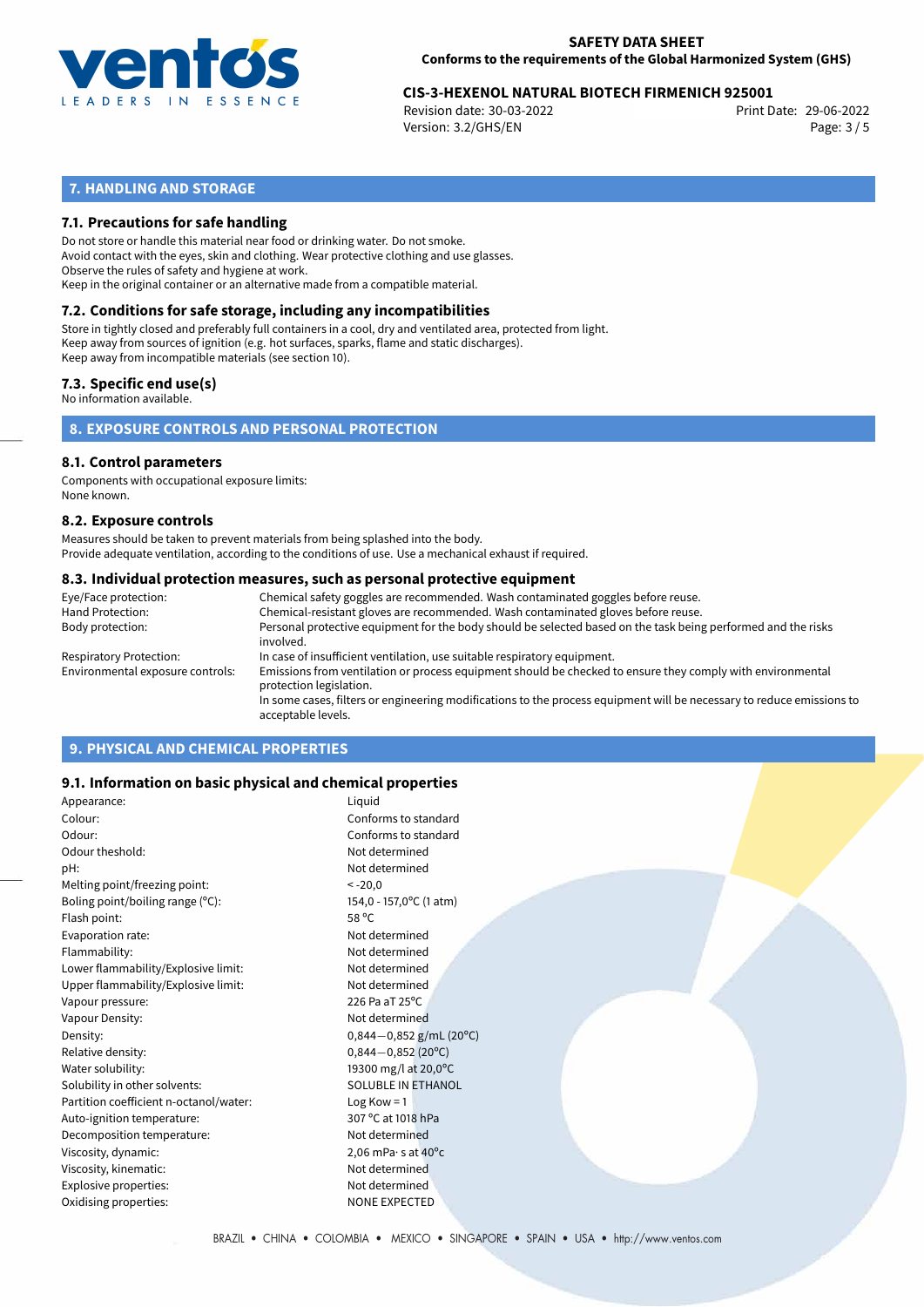

# 29-06-2022 **CIS-3-HEXENOL NATURAL BIOTECH FIRMENICH 925001**

Revision date: 30-03-2022 Version: 3.2/GHS/EN Page: 4 / 5

# **10. STABILITY AND REACTIVITY**

### **10.1. Reactivity**

No hazardous reactions if stored and handled as prescribed/indicated.

### **10.2. Chemical stability**

The product is stable if stored and handled as prescribed/indicated.

### **10.3. Possibility of hazardous reactions**

No hazardous reactions if stored and handled as prescribed/indicated.

### **10.4. Conditions to Avoid**

Conditions to Avoid: Excessive heat, flame or other ignition sources.

### **10.5. Incompatible materials**

Avoid contact with strong acids and bases and oxidizing agents.

### **10.6. Hazardous decomposition products**

During combustion may form carbon monoxide and unidentified organic compounds.

## **11. TOXICOLOGICAL INFORMATION**

| <b>Acute toxicity</b>                    | Based on the data available, the criteria for classification are not met. |
|------------------------------------------|---------------------------------------------------------------------------|
| <b>Skin corrosion/irritation</b>         | Based on the data available, the criteria for classification are not met. |
| Serious eye damage/irritation            | Causes serious eye irritation.                                            |
| <b>Respiratory or skin sensitisation</b> | Based on the data available, the criteria for classification are not met. |
| <b>Germ cell mutagenicity</b>            | Based on the data available, the criteria for classification are not met. |
| Carcinogenicity                          | Based on the data available, the criteria for classification are not met. |
| <b>Reproductive toxicity</b>             | Based on the data available, the criteria for classification are not met. |
| <b>STOT-single exposure</b>              |                                                                           |
| <b>STOT-repeated exposure</b>            | Based on the data available, the criteria for classification are not met. |
| <b>Aspiration hazard</b>                 | Based on the data available, the criteria for classification are not met. |
|                                          | Based on the data available, the criteria for classification are not met. |

### **12. ECOLOGICAL INFORMATION**

### **12.1. Toxicity**

**Assessment:** Based on the data available, the criteria for classification are not met. **Experimental/calculated data:** No information available.

**12.2. Degradability** Biodegradation : Readily biodegradable.

# **12.3. Bioaccumulative potential**

No information available.

**12.4. Soil mobility** No information available.

### **12.5. Other adverse effects**

See also sections 6, 7, 13 and 15 Do not allow to get into waste water or waterways.

### **13. DISPOSAL CONSIDERATIONS**

### **13.1. Waste treatment methods**

Dispose of in accordance with national and local environmental regulations.